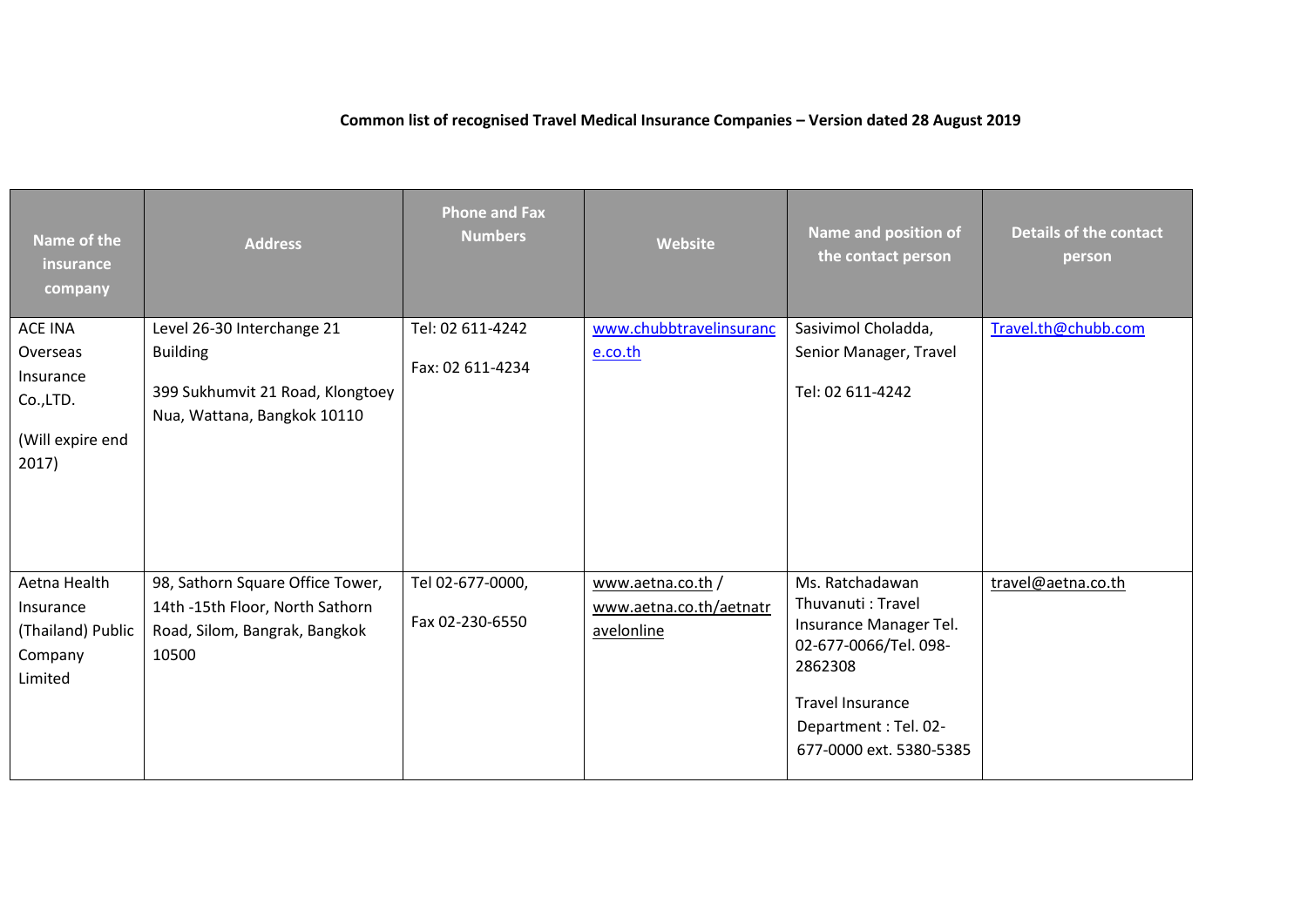| AIG Insurance<br>(Thailand) Public<br>Company<br>Limited                           | Head Office, 9th Floor, Voravit<br>Building,<br>222 Surawongse Road, Sipraya,<br>Bangrak<br>Bangkok 10500                      | Tel: 02 649 1000                              | www.aig.co.th                    | 1. Nutrudee Kusolsinchai,<br><b>Travel Insurance</b><br>Manager<br>2. Hataichanok<br>Supbanjerd, Travel E-<br><b>Commerce Manager</b> | Email:<br>1.<br>Nutrudee.Kusolsinchai@aig<br>.com<br>Tel: 02 649 1000<br>2.<br>Hataichanok.Supbanjerd@<br>aig.com<br>Tel: 02 649 1000 |
|------------------------------------------------------------------------------------|--------------------------------------------------------------------------------------------------------------------------------|-----------------------------------------------|----------------------------------|---------------------------------------------------------------------------------------------------------------------------------------|---------------------------------------------------------------------------------------------------------------------------------------|
| ALLIANZ C. P.<br>General<br>Insurance                                              | 3rd floor unit D2, 313 C.P. Tower,<br>Silom Road, Bangrak, Bangkok,<br>10500                                                   | Tel.: 02 638 90 00<br>02 638 90 40<br>Fax:    | http://allianzcp.com/            | Kanoksak Kappiyaphan,<br><b>Deputy General Manager</b>                                                                                |                                                                                                                                       |
| <b>Allianz Global</b><br>Assistance (AGA)<br>(previously<br>Mondial<br>Assistance) | 7 <sup>th</sup> Floor, City Link Tower<br>1091/335 Soi Petchburi 35 New<br>Petchburi Road, Makasan,<br>Rajthevi, Bangkok 10400 | Tel.:<br>02 305 85 12<br>02 305 85 32<br>Fax: | www.allianz-<br>assistance.co.th | Thawinee Subyen, Travel<br>Insurance Coordinator<br>2. Vincent Van Gompel,<br><b>Underwriting Manager</b>                             | thawinee.s@mondial-<br>assistance.co.th<br>vincent.vg@maondial-<br>assistance.co.th                                                   |
| Asia Insurance<br>(Thailand) Co.,<br>Ltd.                                          | Asia Insurance 1950 PCL<br>183 Regent House Bldg., 12FL.,<br>Rajdamri Rd., Lumpini,<br>Pathumwan, Bangkok 10330                | 028693399 Ext 1120                            |                                  | Mr Kittikorn Ponposh<br><b>Business Development</b><br>Manager                                                                        | kittikornp@asiainsurance.c<br>$0.$ th                                                                                                 |
| April Assistance<br>(Thailand) Co.,                                                | 184/235 Forum Tower, 36 <sup>th</sup> floor,<br>Ratchadapisek Road, Bangkok                                                    | Tel: 02 645 37 33                             | www.april-<br>international.com  | Mr Kittipong<br>Damrongprutikul                                                                                                       | Kittipong.Damrongprutidul<br>@april.com                                                                                               |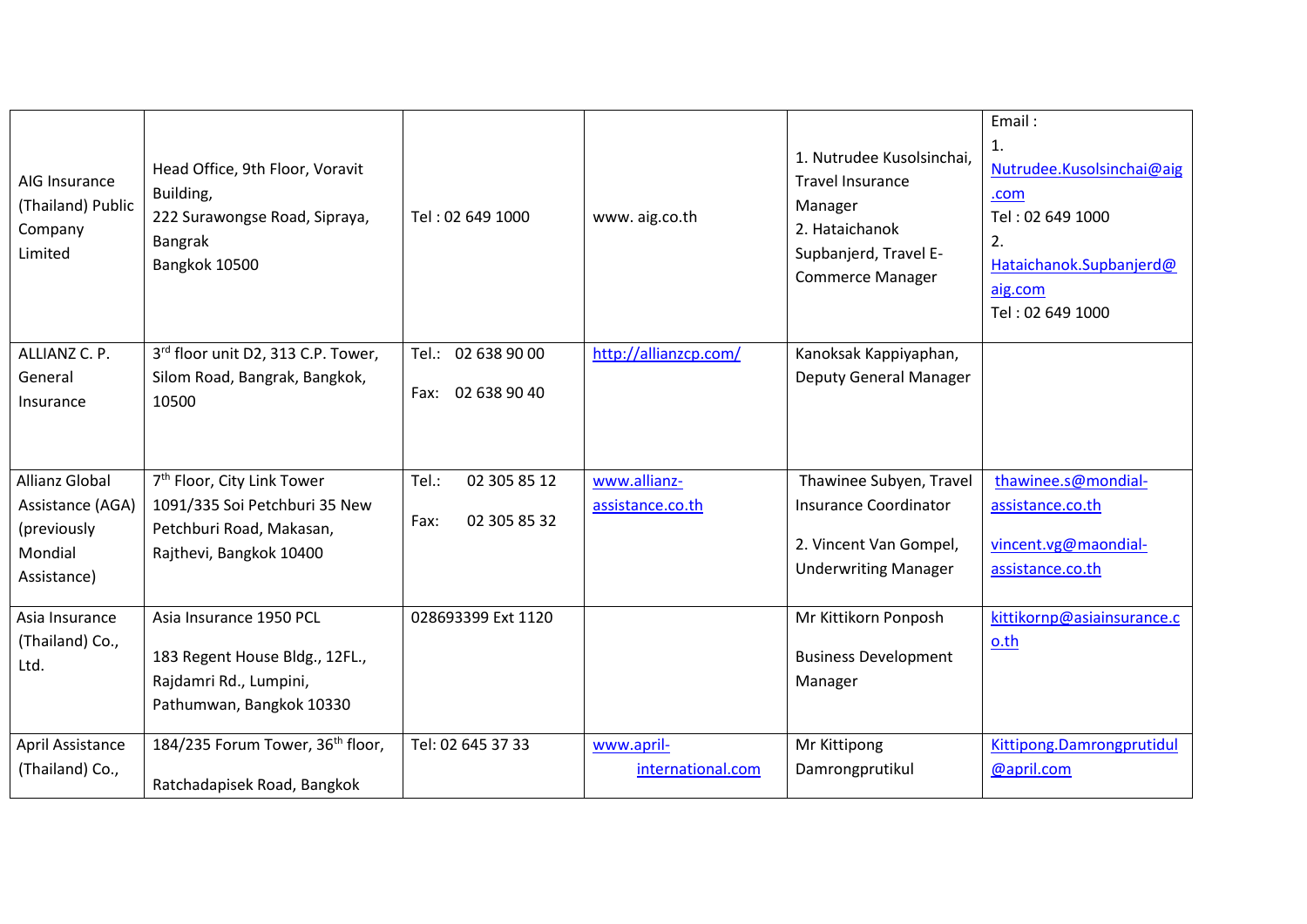| Ltd.                                                                         | 10310                                                                                  | Fax: 02 645 37 32                                       |                     |                                                                                                             |                                   |
|------------------------------------------------------------------------------|----------------------------------------------------------------------------------------|---------------------------------------------------------|---------------------|-------------------------------------------------------------------------------------------------------------|-----------------------------------|
| (underwrite by<br>Krungthai<br>Panich<br>Insurance PLC)                      |                                                                                        |                                                         |                     |                                                                                                             |                                   |
| ASSIST-CARD /<br><b>World Discovery</b><br><b>Travel Network</b><br>Co. Ltd. | SSP Tower 3, 12th Fl.<br>88 Silom Road, Bangrak,<br>Bangkok 10500                      | Tel:<br>02 634 22 88                                    | www.assist-card.com | Mr. Pote Sakuntalak,<br><b>Managing Director</b>                                                            | assist-card@visitasian.com        |
| <b>AXA Insurance</b><br>Public Co., Ltd.                                     | Lumpini Tower, 23rd Floor<br>1168/67 Rama 4 Road, Sathorn,<br>Bangkok 10120            | Tel.:<br>02 679 76 00<br>02 285 63 83<br>Fax:           | www.axa.co.th       | 1. Mr. Kheedhej Anansiri<br>Prapha, CEO<br>2. Mr. Taweeruk Saesim,<br>Customer support, travel<br>insurance | axathai@axa-<br>insurance.co.th   |
| Bangkok<br><b>Insurance Public</b><br>Company<br>Ltd.                        | <b>Bangkok Insurance Building</b><br>25 South Sathorn Road<br>Bangkok 10120            | Tel.: 02 285 88 88<br>02 677 37 37<br>Fax:              |                     | Suwannee Sithisukh,<br><b>Assistant Vice President</b><br>Tel: 02 285 89 52                                 | Suwannee@bangkokinsura<br>nce.com |
| <b>CHAO PHAYA</b><br>INSURANCE Co.                                           | 3675 Krungthai Tractor Building<br>Rama 4 Road, Prakhanong,<br>Klongtoey Bangkok 10110 | Tel.: 02 261 99 55<br>02 661 33 55<br>Fax: 02 661 37 75 | www.cpyins.com      |                                                                                                             | info@cyins.com                    |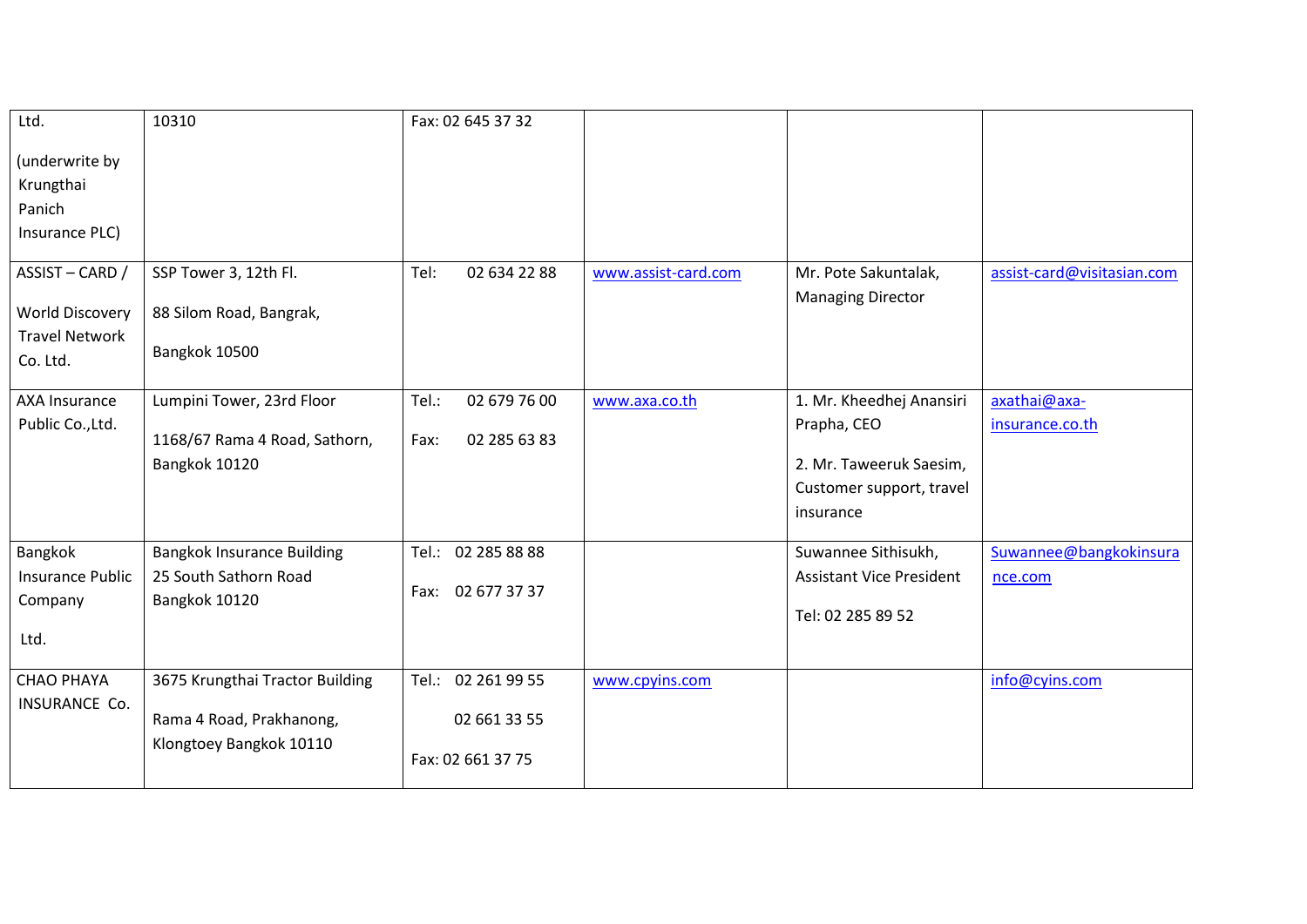| Chubb Samaggi<br>Insurance<br>(Formerly ACE<br><b>INA and Samaggi</b><br>Insurance PCL) | 2/4 Chubb Tower - 12th Fl.<br>Northpark Project<br>Vibhavadirangsit Rd., Thuong Song<br>Hong Laksi Bangkok 10210                                 | Tel.: 02-611 4242<br>$Fax: 02 - 6114324$      | www.chubbtravelinsuranc<br>e.co.th | Suthisa Sirisalung, Travel<br>Solution Manager and<br>Sasivimol Choladda<br>Senior Manager, Travel<br>Tel: 02 611-4242                                  | travel.th@chubb.com                  |
|-----------------------------------------------------------------------------------------|--------------------------------------------------------------------------------------------------------------------------------------------------|-----------------------------------------------|------------------------------------|---------------------------------------------------------------------------------------------------------------------------------------------------------|--------------------------------------|
| Cigna Insurance<br><b>Public Company</b><br>Limited                                     | 7 <sup>th</sup> and 10 <sup>th</sup> Floor, Q House<br>Ploenjit Building, 598 Ploenchit<br>Road, Lumpini, Panthumwan,<br>Bangkok 10330, Thailand | Tel: 02-651-5995<br>Fax: 02-650-9600          | www.cigna.co.th                    | Kittipong Sirayapiwath<br>Market Intelligence and<br><b>Networking Manager</b><br>Tel: 02 651 5995 Ext. 157<br>Fax: 02 650 9720<br>Mobile: 089 923 8109 | Kittipong.Sirayapiwath@Ci<br>gna.com |
| Deves Insurance<br><b>Public Company</b><br>Ltd.                                        | 97, 99 Deves Insurance Building,<br>Ratchadamnoen Klang Avenue,<br>Bonwomnives, Phranakom,<br>Bangkok 10200                                      | Tel.:<br>02 670 44 44<br>02 629 22 61<br>Fax: |                                    | Amporn Pitaksittiporn,<br><b>Underwriter Marine &amp;</b><br>Personal Accident<br>Department                                                            | amporn p@deves.co.th                 |
| <b>DHIPAYA</b><br>Insurance                                                             | 63/2 Rama 9 Rd, Huay Kwang,<br>Bangkok<br>10310                                                                                                  | Tel.: 02 248 00 59<br>Fax: 02 643 94 95       | www.dhipaya.co.th                  | Rojnapon Rattanasopa,<br><b>Accident &amp; Health</b><br>Underwriting<br>Department Tel: 02 239<br>28 45<br>Mobile: 081 821 29 44                       | rojnaponr@dhipaya.co.th              |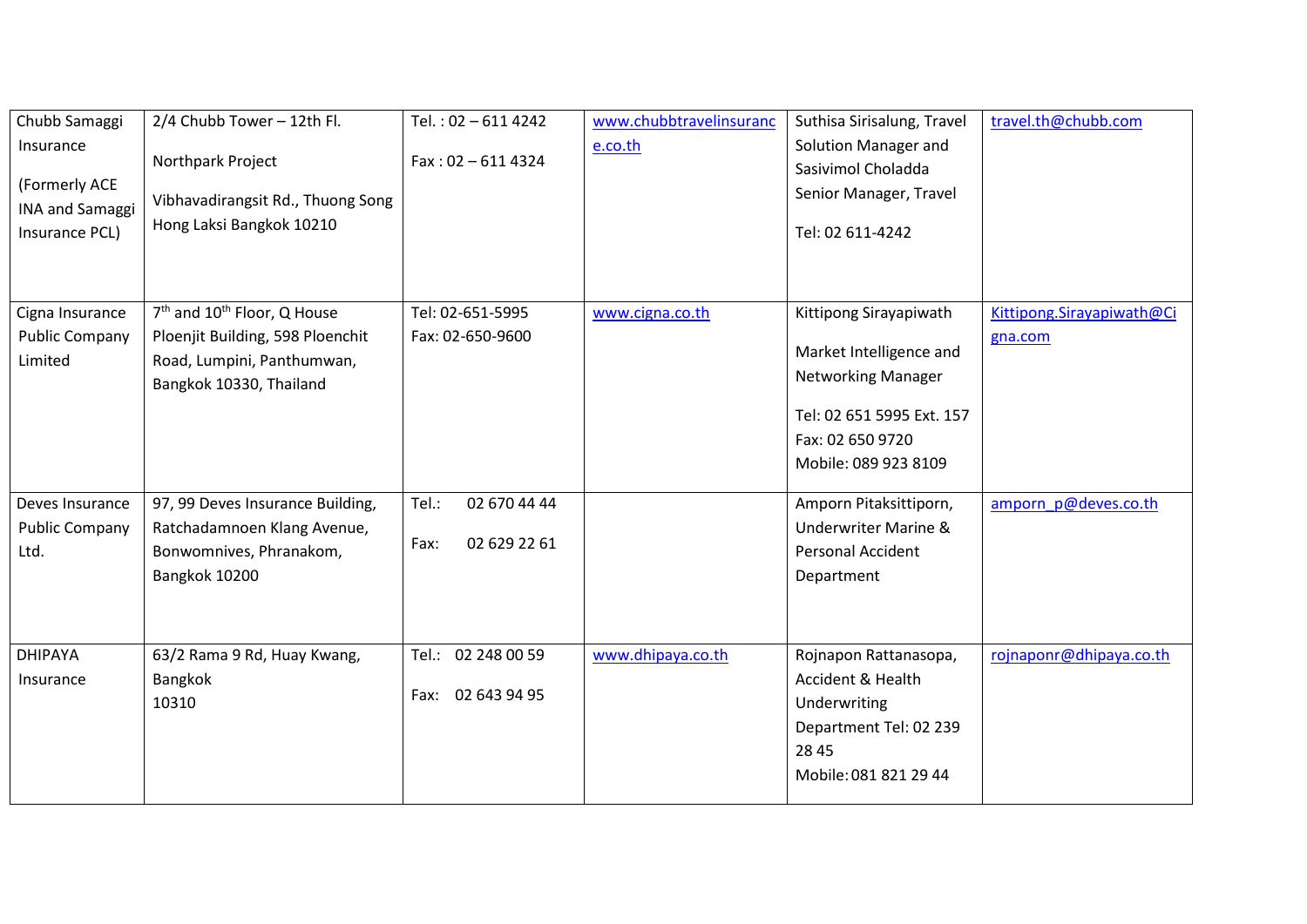| The Falcon              | 33/4 Building A, The 9th Towers,    | Tel: 662 676-9999     | https://www.falconinsura | Ms. Saovaluck                   | SaovaluckP@falconinsuran   |
|-------------------------|-------------------------------------|-----------------------|--------------------------|---------------------------------|----------------------------|
| <b>Insurance Public</b> | 24th-25th Fl., Rama 9 Rd., Huay     |                       | nce.co.th                | Pholsangtong                    | ce.co.th                   |
| Co., Ltd.               | Khwang, Bangkok 10310               |                       |                          | Assistant Vice President,       |                            |
|                         |                                     |                       |                          | <b>Corporate Business</b>       | fcicustomerservice@falconi |
|                         |                                     |                       |                          | Tel DID Line: 662 676-          | nsurance.co.th             |
|                         |                                     |                       |                          | 9828<br>Tel: 662 676-9888 ext.  |                            |
|                         |                                     |                       |                          | 128                             |                            |
| FPG Insurance           | 52 Thaniya Plaza, 16th Fl.          | Tel.: 02 231          | www.fpg.com              | Kanjana                         | kanjana@th.fpgins.com      |
| <b>Thailand Public</b>  |                                     |                       |                          | Krengthammakun,                 |                            |
|                         | Silom Road - Suriyawongse           | 2640/2652             | www.fpgins.com           | Accident & Health               |                            |
| Company                 | Bangkok 10500                       | 02 231 2653<br>Fax:   |                          | Manager Telephone: 662          |                            |
| Limited                 |                                     |                       |                          | 231-2640 ext. 204               |                            |
|                         |                                     |                       |                          | Fax: 662 231-2653               |                            |
|                         |                                     |                       |                          | Mobile: 668 117-37-788          |                            |
| Generali                | 16th Floor, Unit 1601-1602          | 02 685 38 28<br>Tel.: | www.generalithailand.co  | Mr. Tommy Cheng,                | tommyc@generali.co.th      |
| Insurance               |                                     |                       | $\underline{m}$          | Deputy General Manager          |                            |
| (Thailand) Co.,         | <b>CRC Tower, All Seasons Place</b> | 02 685 38 30<br>Fax:  |                          |                                 |                            |
| Ltd.                    |                                     |                       |                          | 02 685 30 95<br>Tel:            |                            |
|                         | 87/2 Wireless Road, Lumpini         |                       |                          |                                 |                            |
|                         |                                     |                       |                          | Mobile: 082 700 7139            |                            |
|                         | Patumwan, Bangkok 10330             |                       |                          |                                 |                            |
|                         |                                     |                       |                          |                                 |                            |
|                         |                                     |                       |                          |                                 | Extension 7102             |
| JP Insurance            | 29-30 Floors, Vongvanij Building    |                       |                          | Mr. Surat Jiratjaroen,          |                            |
| (Public)                | Complex B, 100/100 Rama 9 Road,     | Tel. +662 290 0555    | www.jpinsurance.co.th    | <b>Assistant Vice President</b> | Mobile: 02 290 0555        |
| Company                 | Huaykwang District, Bangkok         | Fax. +662 246 2350    |                          | for Commercial and              | Email:                     |
| Limited                 | 10310                               |                       |                          | <b>Business Partnership</b>     | surat.ji@jpinsurance.co.th |
| <b>KSK Insurance</b>    | 1 Empire Tower, 39th Floor, South   | t+662 022 1111 ext.   | www.kskinsurance.co.th   | Thavikan Techataveesup          | thavikan.te@kskgroup.com   |
| (Thailand) Public       | Sathorn Road,                       | 1021                  |                          | Head of A&H and                 |                            |
| Company                 | Yannawa, Sathorn, Bangkok,          |                       |                          | Partnership Development         | +6694 653 6244             |
|                         |                                     | f+662 022 1122-       |                          |                                 |                            |
|                         |                                     |                       |                          |                                 |                            |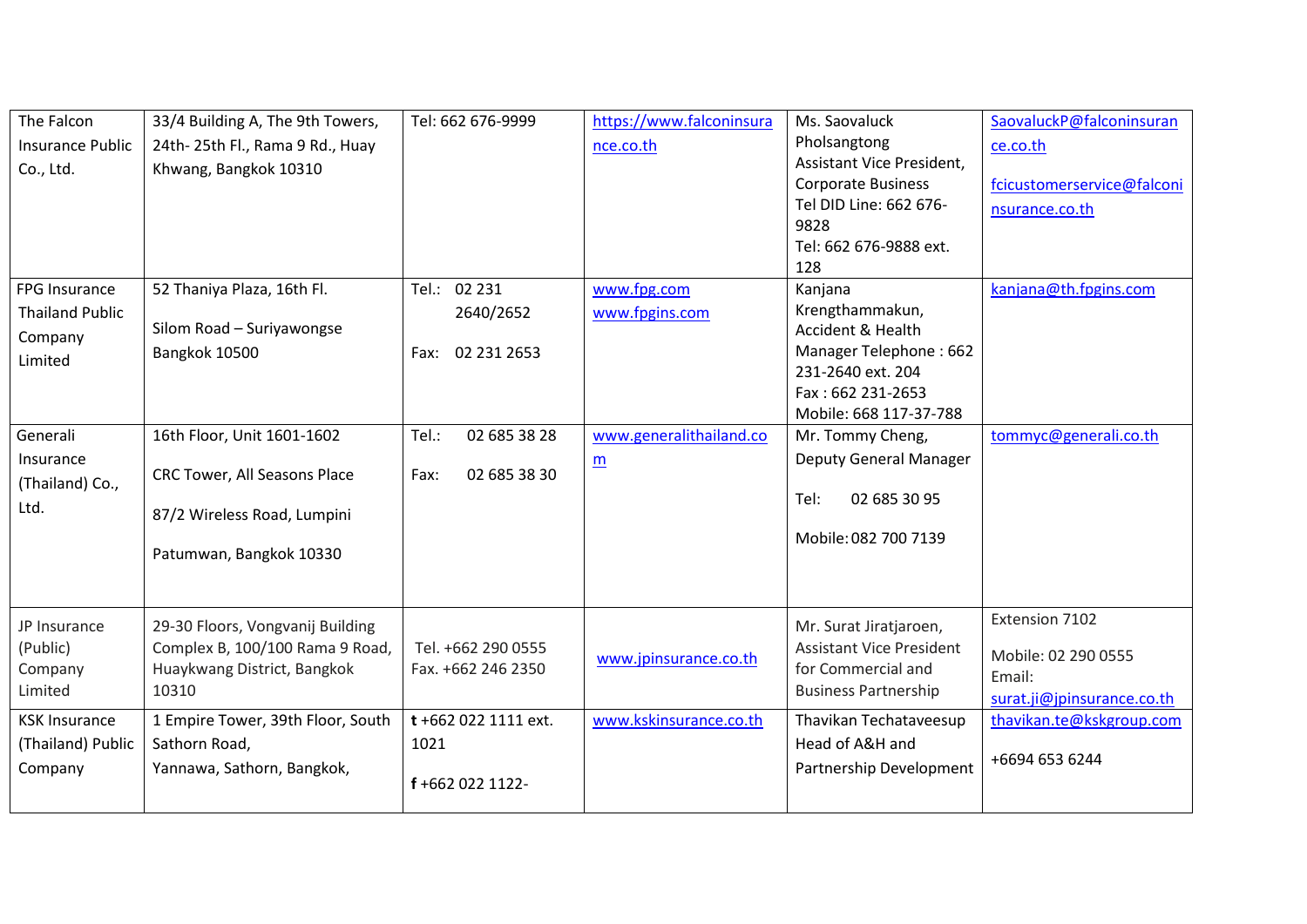| Limited                                                                | 10120, Thailand                                                                                                   |                                                 |                                              |                                                                                                                                           |                                                                                 |
|------------------------------------------------------------------------|-------------------------------------------------------------------------------------------------------------------|-------------------------------------------------|----------------------------------------------|-------------------------------------------------------------------------------------------------------------------------------------------|---------------------------------------------------------------------------------|
| Krungthai<br>Panich<br><b>Insurance Public</b><br>Co., Ltd.            | 1122 KPI Tower, New Petchaburi<br>Rd., Makkasan, Ratchathewi,<br>Bangkok 10400                                    | Tel: 02 624 11 11                               | https://iinsure.kpi.co.th/I<br>WEB/module/ta | <b>Alternative Business</b><br>Department                                                                                                 | Tel: 0 2624 1111 Ext. 4774                                                      |
| <b>LMG Insurance</b><br><b>PCL</b>                                     | 14th Fl Jasmine City Building<br>2 Soi Sukumvit 23, Sukumvit                                                      | Tel: 02-6616000                                 |                                              | Supereraphun<br>Raktiprakorn                                                                                                              | Tel: 02661-6000 Ext.1364                                                        |
|                                                                        | RoadKhlongtoey Nua, Wattana,<br>Bangkok                                                                           |                                                 |                                              | <b>Product Manager</b>                                                                                                                    | Supeeraphun.R@Imginsura<br>nce.co.th                                            |
| LUMA Care Co.,<br>Ltd.                                                 | Unit 901, 9th Floor, Park Ventures<br>Ecoplex, 57 Wireless Road<br>Lumpini, Pathumwan, Bangkok<br>10330, Thailand | Tel: +66 2 665 3600<br>Fax: +66 2 108 2207      | https://www.lumahealth.c<br>om/              | Vic Vacharasinthu<br><b>Chief Customer Officer</b>                                                                                        | Email:<br>hello@lumahealth.com;<br>vic.v@lumahealth.com<br>Tel: + 66 2 665 3633 |
| Mitsui<br>Sumitomo<br>Insurance<br>Co., Ltd. Thailand<br><b>Branch</b> | 175 Sathorn City Tower<br>14th Floor, South Sathorn Road,<br>Thungmahamek, Sathorn,<br>Bangkok 10120 Thailand     | T.+66(0)2679 6165 - 87<br>$F.+66(0)26796509-14$ | www.ms-ins.co.th                             | 1.Mr. Somboon<br>Swatdinimit, Assistant<br>Vice president<br>(marketing)<br>2.Ms.Nutnutchar<br>Navakasatidwong,<br>Supervisor (Marketing) | somboon@ms-ins.co.th<br>nutnutchar@ms-ins.co.th                                 |
| <b>MSIG Insurance</b>                                                  | MSIG Building (8th floor)                                                                                         | Tel.: 02 319 11 99                              | www.msig-thai.com                            |                                                                                                                                           |                                                                                 |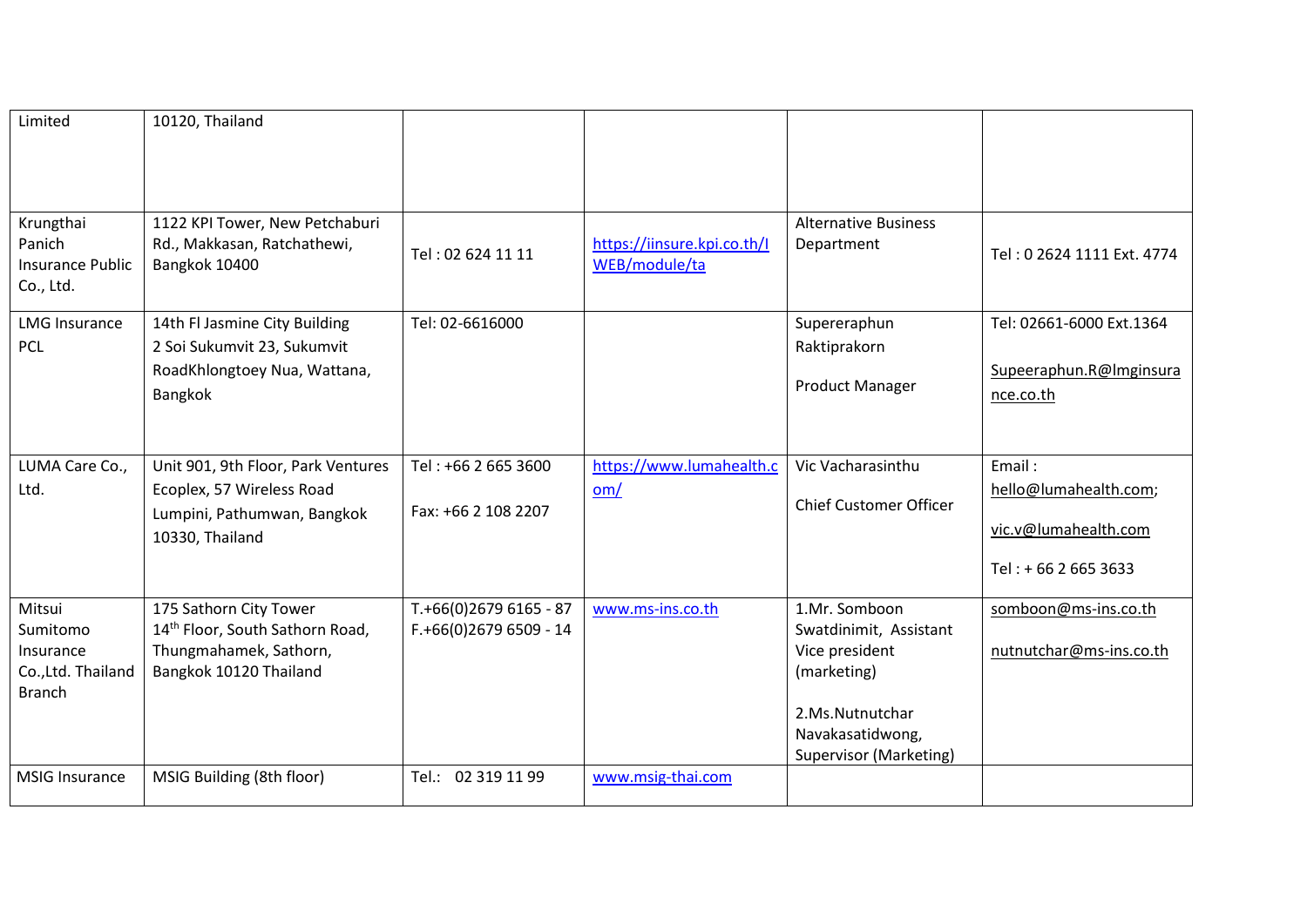| Thailand Co.,     | 1908 New Phetchburi Road         | Fax: 02 369 17 41     |                        |                                               |                         |
|-------------------|----------------------------------|-----------------------|------------------------|-----------------------------------------------|-------------------------|
| Ltd.              | Bangkapi, Huay Kwang             |                       |                        |                                               |                         |
|                   |                                  |                       |                        |                                               |                         |
|                   | Bangkok 10310                    |                       |                        |                                               |                         |
| <b>Muang Thai</b> | 252 Rachadaphisek Road           | Tel.: 02 665 40 00    | www.muangthaiinsurance | Rapeepun                                      | Rapeepun.a@muangthaiins |
| Insurance Co.,    |                                  |                       | .com                   |                                               | urance.com              |
| Ltd.              | Huaykwang, Bangkok 10310         | 02 290 33 33          |                        |                                               |                         |
|                   |                                  | 02 665 41 66<br>Fax:  |                        |                                               |                         |
|                   |                                  | 02 276 20 33          |                        |                                               |                         |
|                   |                                  |                       |                        |                                               |                         |
| Nam Seng          | 767 Krungthep-Nonthaburi Rd.,    | Tel.:<br>02 911 45 67 |                        | 1. Ms Ratana                                  | montana@namsengins.co.t |
| Insurance Public  | Bangsue                          | 02 911 44 77<br>Fax:  |                        | Jaroenchaipong, Deputy                        | $\overline{\mathbf{h}}$ |
| Company Ltd.      | Bangkok 10800                    |                       |                        | <b>Managing Director</b>                      |                         |
|                   |                                  |                       |                        | 2. Montana Nualtoranee                        |                         |
|                   |                                  |                       |                        |                                               |                         |
|                   |                                  |                       |                        | Head of Underwriting -<br>Non Motor Insurance |                         |
|                   |                                  |                       |                        | Dept.                                         |                         |
|                   |                                  |                       |                        |                                               |                         |
| NAVAKIJ           | 100/48-55, 90/3-6, 26th Fl.      | Tel.:<br>02 636 79 00 | www.navakij.co.th      | Mrs Sumalee                                   |                         |
| <b>INSURANCE</b>  | Sathorn Nakorn Bldg.             | 02 63679 99<br>Fax:   |                        | Sakayaphun, Vice                              |                         |
| <b>PUBLIC</b>     | North Sathorn Road, Silom, 10500 |                       |                        | President                                     |                         |
| COMPANY           | Bangkok                          |                       |                        |                                               |                         |
|                   |                                  |                       |                        |                                               |                         |
|                   |                                  |                       |                        |                                               |                         |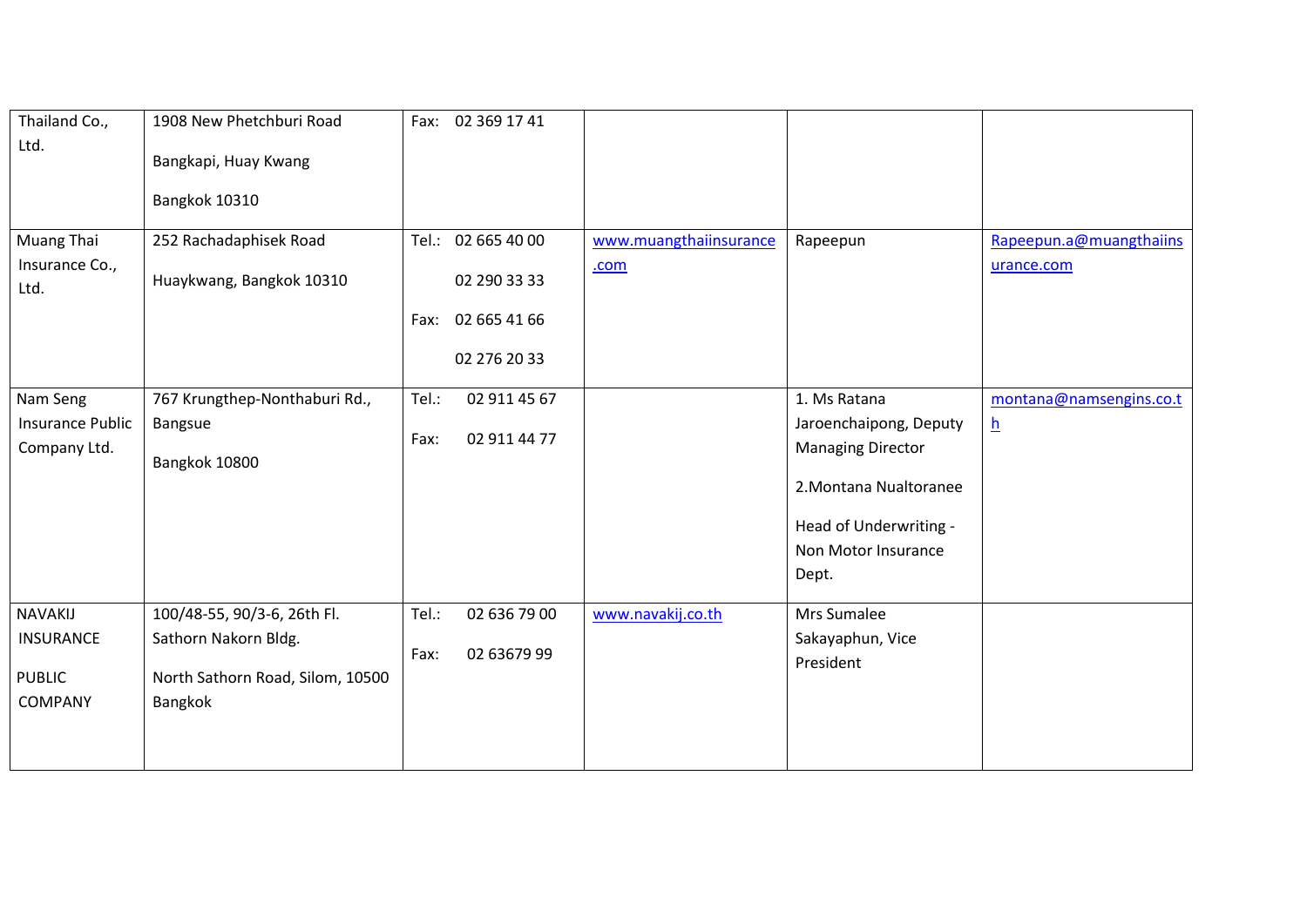| New Hampshire<br>Insurance<br>Company<br>(AIG Insurance<br>has split into AIG<br>and New<br>Hampshire AIG<br>Insurance<br>Company) | New Hampshire Insurance<br>Company                                        | Head Office, 12thA and<br>21st - 23rd Floor, Siam<br>Tower<br>989 Rama I Road,<br>Patumwan, Bangkok<br>10330 | Tel: 02 649 1000         | www.aig.co.th            | 1. Nutrudee Kusolsinchai,<br><b>Travel Insurance Manager</b><br>2. Hataichanok Supbanjerd,<br><b>Travel E-Commerce</b><br>Manager |
|------------------------------------------------------------------------------------------------------------------------------------|---------------------------------------------------------------------------|--------------------------------------------------------------------------------------------------------------|--------------------------|--------------------------|-----------------------------------------------------------------------------------------------------------------------------------|
| <b>Pacific Cross</b>                                                                                                               | 152 chartered Square Building,                                            | Tel: 02 401 9189                                                                                             | www.PacificCrossHealth.c | Mr Tom Thomson, Chief    | ContactUs@th.pacificcross                                                                                                         |
| Health<br><b>Insurance PLC</b>                                                                                                     | 21 <sup>st</sup> Floor, Room 21-01, North<br>Sathorn Road, Silom, Bangkok | Fax: 02 401 9187                                                                                             | om                       | <b>Executive Officer</b> | health.com                                                                                                                        |
|                                                                                                                                    | 10500                                                                     |                                                                                                              |                          | Email:                   | 024019160/024019189                                                                                                               |
|                                                                                                                                    |                                                                           |                                                                                                              | ContactUs@th.pacificcros | tom.t@th.pacificcrosshea | Fax:024019161/024019187                                                                                                           |
|                                                                                                                                    |                                                                           |                                                                                                              | shealth.com              | Ith.com                  | Mob: 081 452 2597                                                                                                                 |
|                                                                                                                                    |                                                                           |                                                                                                              |                          |                          |                                                                                                                                   |
| Safety Insurance                                                                                                                   | 6th Floor, Orakarn Building                                               | Tel: 02-2578000 #1105-                                                                                       | www.safety.co.th         | Mrs Nuntarat Thananant,  | travel1@safety.co.th                                                                                                              |
| PCL (formerly                                                                                                                      | 26/5-6 Chidlom Road                                                       | 1107                                                                                                         |                          | <b>Head of Retail</b>    |                                                                                                                                   |
| known as IAG                                                                                                                       | Lumpini, Pathumwan, Bangkok                                               | Fax: 02-655 6890                                                                                             |                          | Partnership              |                                                                                                                                   |
| Insurance)                                                                                                                         | 10330                                                                     |                                                                                                              |                          |                          |                                                                                                                                   |
|                                                                                                                                    |                                                                           |                                                                                                              |                          |                          |                                                                                                                                   |
|                                                                                                                                    |                                                                           |                                                                                                              |                          |                          |                                                                                                                                   |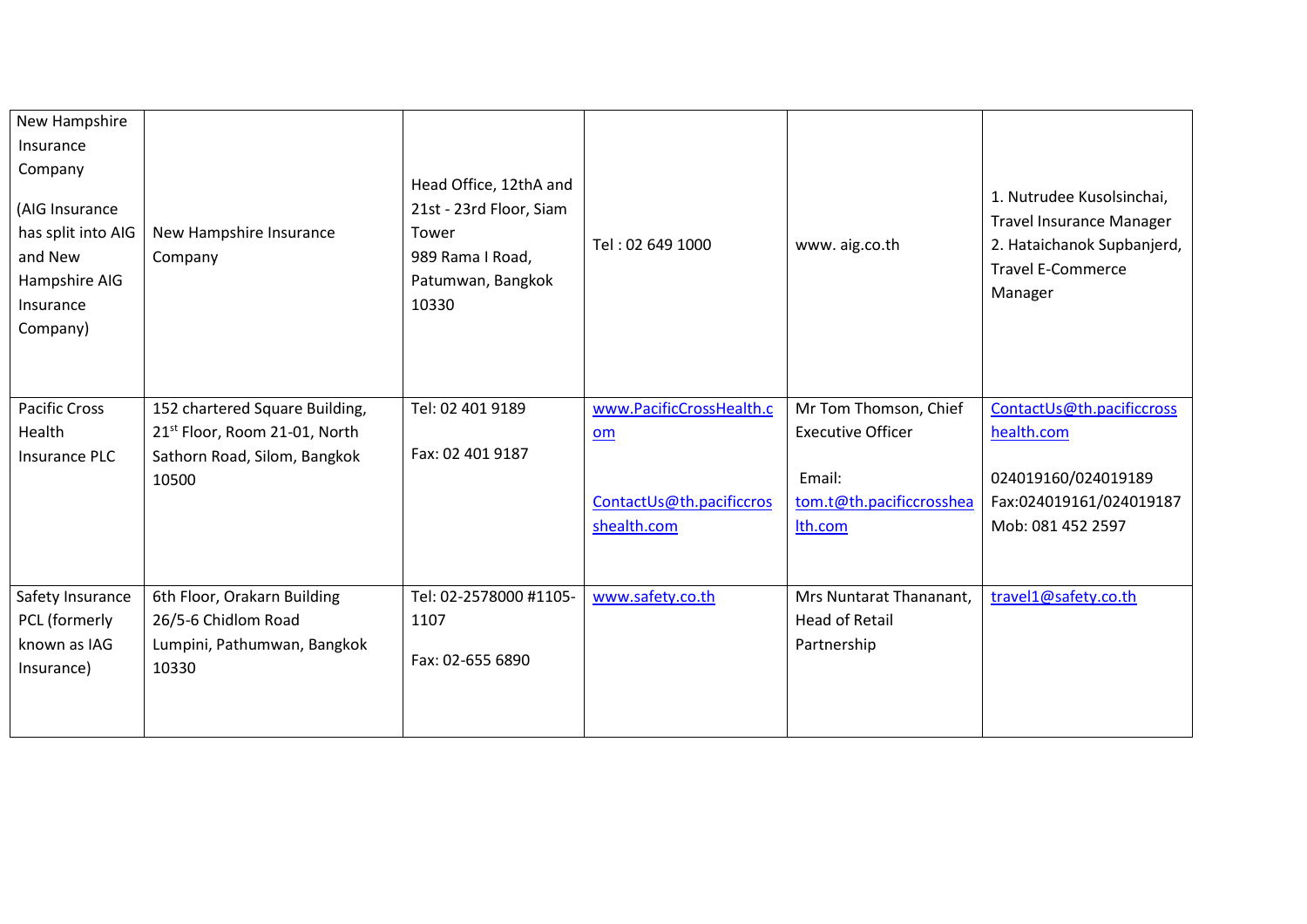| Sompo<br>Insurance<br>(Thailand) Pcl.<br>Southeast<br>Insurance<br>Co.,Ltd. | Sompo Insurance (Thailand) Pcl.<br>990 Abdulrahim Place, 14th Fl.,<br>Rama 4 Rd.,<br>Silom, Bangrak, Bangkok 10500<br>Thailand<br>315 Southeast Insurance Bldg. G<br>1-3 Fl, Silom Road<br>Bangrak, Bangkok 10500 | Tel: 66(0)2119-3000<br>Ext.1386<br>Fax: 66(0)2636-2340-<br>41<br>Tel: 02 631 13 11<br>02 237 74 09<br>Fax: | http://traveljoy.sompo.co.<br>th/<br>www.segroup.co.th | Surangsiri Meksereekul<br>Apinut Chatusripitak,<br>Manager<br>Tel: 02 234 95 35<br>Fax: 02 237 74 34                                              | Surangsiri Meksereekul<br>Tel. 02-119-3088<br>Email. crm@sompo.co.th<br>apinut.c@seic.co.th |
|-----------------------------------------------------------------------------|-------------------------------------------------------------------------------------------------------------------------------------------------------------------------------------------------------------------|------------------------------------------------------------------------------------------------------------|--------------------------------------------------------|---------------------------------------------------------------------------------------------------------------------------------------------------|---------------------------------------------------------------------------------------------|
| Sri Ayudhya Gnl<br>Insurance<br>(Allianz Global<br>Insurance)               | 898 Ploenchit Tower, 18th Floor,<br>Zone A, Ploenchit Road, Lumphini,<br>Pathumwan, Bangkok 10240                                                                                                                 |                                                                                                            |                                                        | Prangkan Suwannawat<br><b>Assistant Manager</b><br>Product Development,<br>Risk Management and<br>Reinsurance-<br>Management Tel: 0-<br>2657-2665 | prangkan@sagi.co.th                                                                         |
| Thai Insurance<br><b>Public Company</b><br>Limited                          | 34/3 Thai Insurance Bldg., Soi<br>Langsuan, Ploenchit Rd., Lumpini,<br>Patumwan, Bangkok 10330,<br>Thailand                                                                                                       | 02-613 0123                                                                                                | http://www.thaiins.com                                 | Wanna Nakapanant<br><b>Assistance Vice President</b><br>Tel: 02-613 0100 (Ext.<br>503)<br>Fax: 02-652 2875                                        | E-mail:<br>wanna@thaiins.com                                                                |
| Thanachart<br><b>AXA Insurance</b><br>Thailand                              | Thanachart Insurance<br><b>Public Company Limited (Thailand)</b>                                                                                                                                                  | Tel: 0-2308-9255<br>Fax: 0-2308-9287                                                                       | www.thanachartinsurance<br>.co.th                      | <b>Ms</b><br>Supach Khoonjariyakul<br><b>Assistance Department</b>                                                                                | supach.kho@thanachart.co<br><u>th</u>                                                       |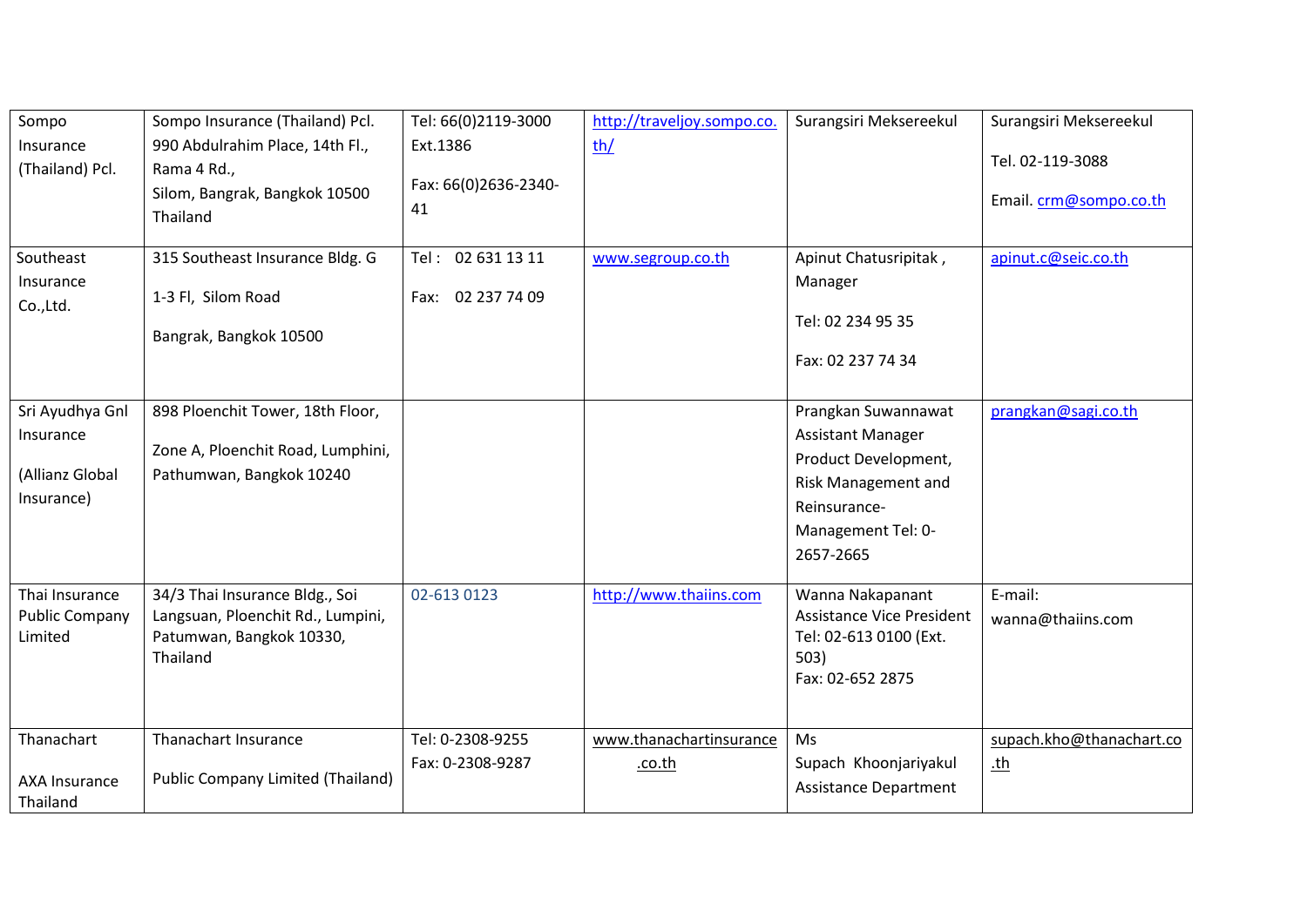|                                                              | Plc. The Nine Tower, Rama 9 Road,<br>Suanlang, Bangkok 10250 Thailand                      | Tel: 0-2308-9300 Ext.<br>2187<br>Fax: 0-2308-9288 |                       | Manager<br>Mr Sarayuth Sattayalai<br>Manager Non-Motor<br><b>Product Development</b>                                                                             | sarayuth.sat@thanachart.c<br>o.th                                           |
|--------------------------------------------------------------|--------------------------------------------------------------------------------------------|---------------------------------------------------|-----------------------|------------------------------------------------------------------------------------------------------------------------------------------------------------------|-----------------------------------------------------------------------------|
| Thai Health<br><b>Insurance Public</b><br>Company<br>Limited | 121/89 R S Tower Buiding, 31st Fl.<br>Ratchadasaphisek Rd, Ding Daeng<br>Bangkok 10400     | Tel.: 02 642 31 00<br>Fax: 02 642 31 32           | www.thaihealth.co.th  | Section<br>Mr. Suwat Rerksujarit,<br><b>General Manager</b><br>Mobile: 081 685 55 33                                                                             | suwat@thaihealth.co.th                                                      |
| THAIVIVAT<br><b>Insurance Public</b><br>Company Ltd.         | Thaivivat Insurance Buildung 71,<br>Dindaeng Road, Samsen Nai,<br>Phaya Thai Bangkok 10400 | Tel.: 02 695 08 00<br>Fax: 02 644 64 77           | www.thaivivat.co.th   | Tel: 02 642 31 00, Ext 900<br>Mr. Wisid<br>Choksawanmaneelum,<br><b>Travel Insurance Section</b><br>Mr. Lucien Heijstee, EVP,<br>Underwriting and<br>Reinsurance | ta sales@thaivivat.co.th                                                    |
| <b>Tokio Marine</b><br>Insurance<br>(Thailand) Pcl           | 40th Fl., Empire Tower<br>1 South Sathorn Rd., Yannawa,<br>Sathorn, Bangkok 10120          | 02 686 88 88<br>Tel.:<br>02 686 86 03<br>Fax:     | www.tokiomarine.com   | Chayanan Suebsree,<br><b>Assistant Manager</b>                                                                                                                   | direct@tokiomarine.co.th                                                    |
| Tune Insurance<br><b>Public Company</b><br>Ltd.              | 615 Jitt-Uthai Building, 3rd Floor,<br>Ramkhamhaeng, Huamak,<br>Bangkapi,<br>Bangkok 10240 | Tel: 02 732 36 71<br>Fax: 02 374 40 70            | www.tuneinsurance.com | Mr Julpas Kruesopon<br>Dr Prasit Srisowan                                                                                                                        | E-mail:<br>info@tuneinsurance.com<br>Tel: 02 305 84 00<br>Fax: 02 250 49 30 |